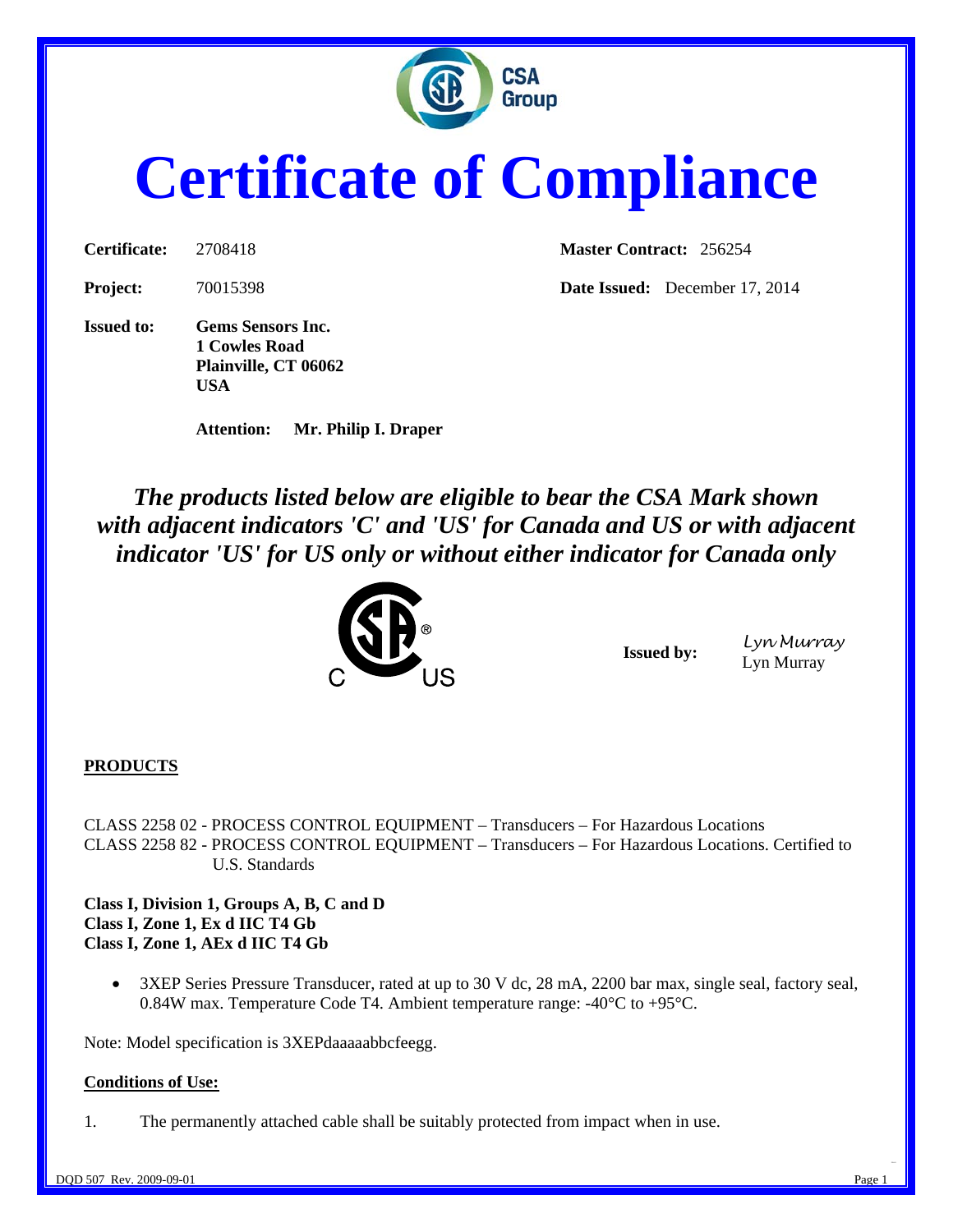

**Certificate:** 2708418

**Project:** 70015398

**Master Contract:** 256254 **Date Issued:** December 17, 2014

#### **MODEL SPECIFICATION : 3XEPdaaaaabbcfeegg**

Where:  $X = 1$  or 2

| <b>CODE</b> | Type                 |  |
|-------------|----------------------|--|
|             | <b>Standard Duty</b> |  |
|             | <b>Heavy Duty</b>    |  |

 $d =$ Output Code

| <b>CODE</b>  | <b>DESCRIPTION</b> (Output) | <b>OUTPUT TYPE</b> |  |
|--------------|-----------------------------|--------------------|--|
| B            | $4-20mA$                    | Current            |  |
| $\mathsf{C}$ | $1-6V$                      | Absolute           |  |
| $\mathbf F$  | $0.1 - 5.1V$                | Absolute           |  |
| G            | $0.2 - 10.2V$               | Absolute           |  |
| H            | $1-5V$                      | Absolute           |  |
| N            | 0.5-4.5V Non Ratio-metric   | Absolute           |  |
| P            | $1-10V$                     | Absolute           |  |
| R            | $0-5V$                      | Absolute           |  |
| S            | $0-10V$                     | Absolute           |  |
| T            | 0.5-4.5V Ratio-metric       | Ratio-Metric       |  |
| V            | $0.5 - 4V$                  | Absolute           |  |
| Z            | Place Holder                |                    |  |

aaaaa = Pressure Range Code

| <b>CODE</b> | <b>PRESSURE RANGE (Bar)</b> |  |  |
|-------------|-----------------------------|--|--|
| 0006G       | 6 bar Gauge                 |  |  |
| 0010G       | 10 bar Gauge                |  |  |
| 0016G       | 16 bar Gauge                |  |  |
| 0025G       | 25 bar Gauge                |  |  |
| 0040G       | 40 bar Gauge                |  |  |
| 0060G       | 60 bar Gauge                |  |  |
| 0100S       | 100 bar Sealed              |  |  |
| 0160S       | 160 bar Sealed              |  |  |
| 0250S       | 250 bar Sealed              |  |  |
| 0400S       | 400 bar Sealed              |  |  |
| 0600S       | 600 bar Sealed              |  |  |
| 1000S       | 1000 bar Sealed             |  |  |

| <b>CODE</b> | <b>PRESSURE RANGE (psi)</b> |
|-------------|-----------------------------|
| 100PG       | 100 psi Gauge               |
| 150PG       | 150 psi Gauge               |
| 200PG       | 200 psi Gauge               |
| 300PG       | 300 psi Gauge               |
| 500PG       | 500 psi Gauge               |
| 600PG       | 600 psi Gauge               |
| 750PG       | 750 psi Gauge               |
| 10CPG       | 1000 psi Gauge              |
| 15CPS       | 1500 psi Sealed             |
| 20CPS       | 2000 psi Sealed             |
| 25CPS       | 2500 psi Sealed             |
| 30CPS       | 3000 psi Sealed             |
| 35CPS       | 3500 psi Sealed             |
| 40CPS       | 4000 psi Sealed             |
| 50CPS       | 5000 psi Sealed             |
| 60CPS       | 6000 psi Sealed             |
| 75CPS       | 7500 psi Sealed             |
| 10KPS       | 10000 psi Sealed            |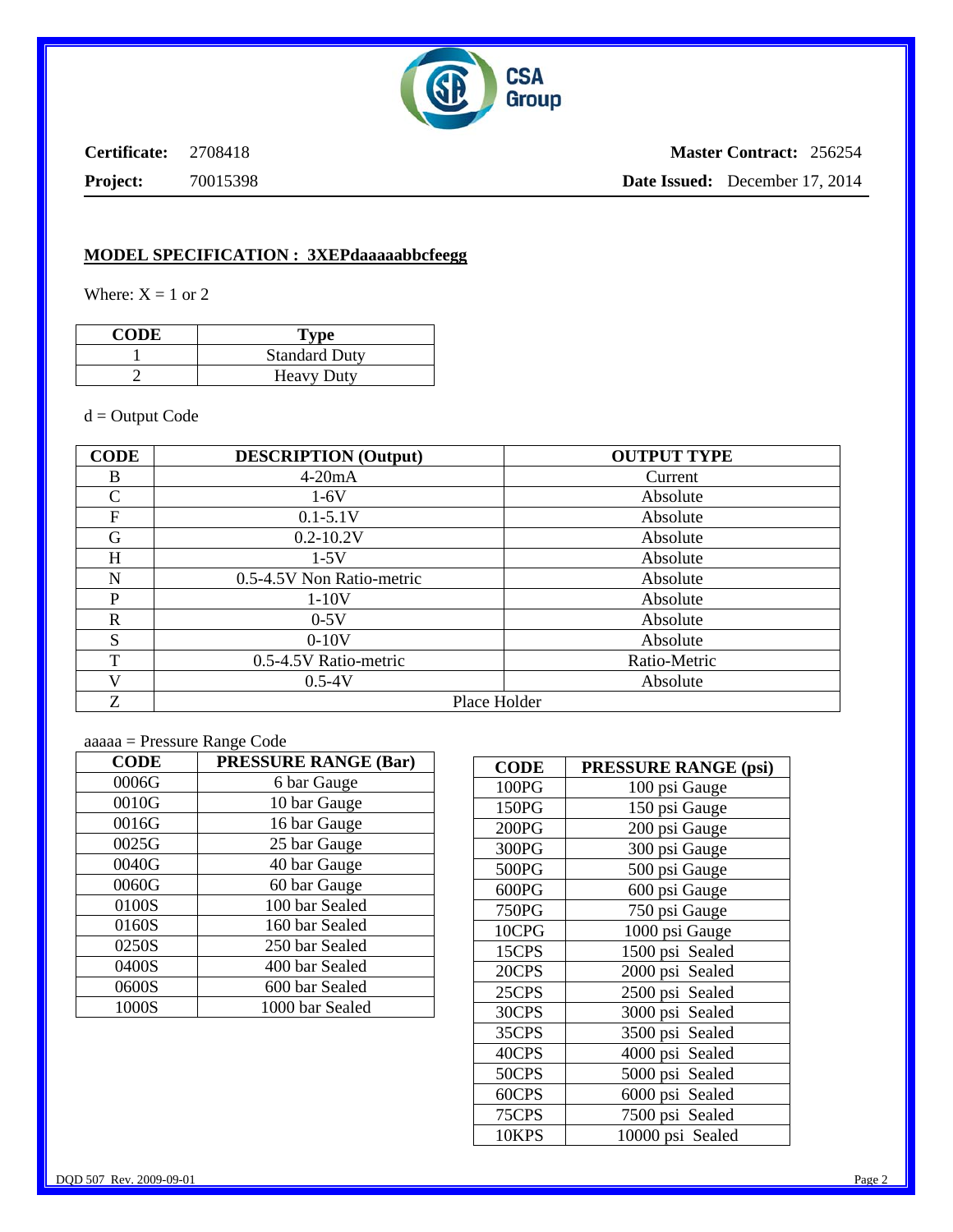

**Certificate:** 2708418

**Master Contract:** 256254

**Project:** 70015398

**Date Issued:** December 17, 2014

bb = Pressure Port

| <b>CODE</b> | <b>DESCRIPTION</b> (Union Type)          | <b>CODE</b>    | <b>DESCRIPTION</b> (Union Type)          |
|-------------|------------------------------------------|----------------|------------------------------------------|
| 0H          | $1/2$ " NPT                              | 1 J            | 7/16" - 20 UNF 2A SA1926/2 O'RING        |
| 02          | $1/4" - 18$ NPT                          | 1P             | 9/16" - 18UNF 22 A/F                     |
| 0E          | $1/4" - 18$ NPT Female                   | 4P             | G1/2" A 27A/F                            |
| 4C          | $1/4" - 18$ NPTF Dryseal                 | 0.5            | G1/4" A Integral Face Seal               |
| 0A          | $1/4" - 19$ PT (JIS) or $1/4" - 19$ BSPT | 01             | G1/4" A Stud (BS 5380 Port)              |
| 4B          | 1/4" Female (7/16UN with Schraeder       | 0S             | G1/8" A Stud (BS 5380 Port)              |
|             | Deflator)                                |                |                                          |
| 08          | $1/8" - 27$ NPT                          | 2T             | M12x1.5 (6g) High Pressure (Washer Seal) |
| 4D          | $1/8$ " - 27 NPTF Dryseal                | 0 <sub>L</sub> | M12x1.5P (6g) O'Ring to ISO 6149-2       |
| 4N          | 3/8" - 24 UNF Union                      | 1G             | Schraeder 7-16" - 20 UN 2B Female        |
| 04          | 7/16" - 20 (37FLARE.SAE J514 SIZE 4)     | 0 <sub>K</sub> | $M14 \times 1.5$ straight                |
|             |                                          | ZZ             | Place Holder                             |

#### c = Connector Code

| <b>CODE</b> | <b>DESCRIPTION</b> (Electrical Connection)  |
|-------------|---------------------------------------------|
|             | Explosion proof Conduit $\frac{1}{2}$ " NPT |

## ee = Cable Length

| <b>CODE</b> | <b>DESCRIPTION</b> (Cable Length) |
|-------------|-----------------------------------|
| 00          | <b>NOT FITTED</b>                 |
| 01          | 1 METRE                           |
| 02          | 2 METRE                           |
| 03          | 3 METRE                           |
| 05          | 5 METRE                           |
| 10          | 10 METRE                          |
| 77.         | Place Holder                      |

f = Pressure Restrictor Option

| <b>CODE</b> | Type       |
|-------------|------------|
|             | Not Fitted |
| D           | Fitted     |

gg = Any combination of alpha/numeric characters representing options not affecting Explosion Proof certification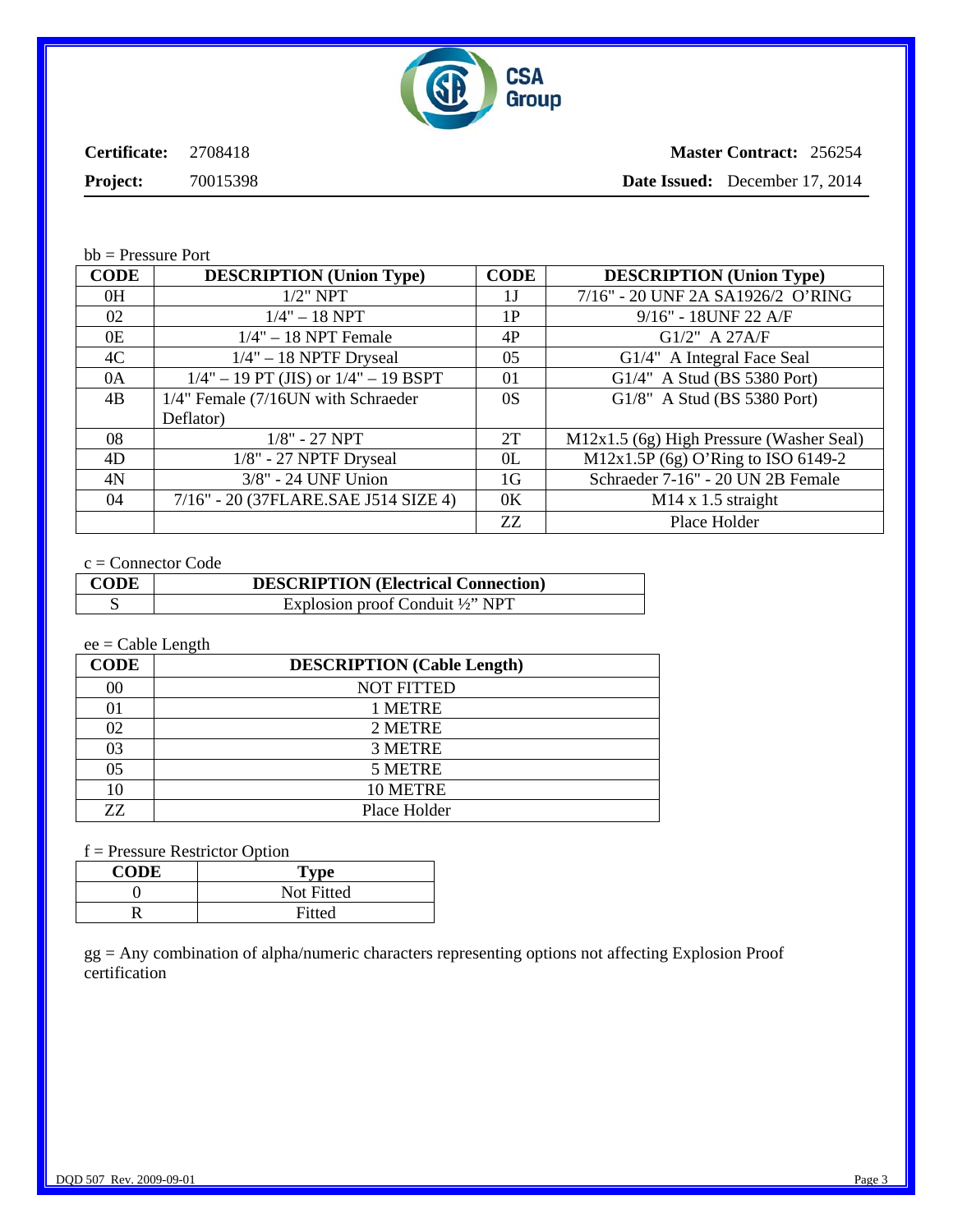

| Certificate:    | 2708418  |
|-----------------|----------|
| <b>Project:</b> | 70015398 |

**Master Contract:** 256254 **Date Issued:** December 17, 2014

#### **APPLICABLE REQUIREMENTS**

| CSA C22.2 No 0-10               | General Requirements – Canadian Electrical Code, Part II – Tenth Edition |  |
|---------------------------------|--------------------------------------------------------------------------|--|
| CSA C22.2 No 30-M1986 (R 2007)  | Explosion-Proof Enclosures for Use in Class I Hazardous Locations        |  |
|                                 | <b>Industrial Products – Third Edition</b>                               |  |
| CSA C22.2 No 142-M1987 (R 2009) | Process Control Equipment Industrial Products – Third Edition            |  |
| UL 916                          | Energy Management Equipment – Fourth Edition                             |  |
| <b>UL</b> 1203                  | Explosion-Proof and Dust-Ignition-Proof Electrical Equipment for Use in  |  |
|                                 | Hazardous (Classified) Locations - Fourth Edition                        |  |
| CSA C22.2 No. 60079-0:2011      | Explosive Atmospheres – Part 0: Equipment – General Requirements         |  |
| CSA C22.2 No. 60079-1:2011      | Explosive Atmospheres – Part 1: Equipment Protection by Flameproof       |  |
|                                 | Enclosures "d"                                                           |  |
| UL 60079-0:2009                 | Explosive Atmospheres – Part 0: Equipment – General Requirements         |  |
| UL 60079-1:2009                 | Explosive Atmospheres – Part 1: Equipment Protection by Flameproof       |  |
|                                 | Enclosures "d"                                                           |  |
| ANSI/ISA-12.27.01-2011          | Requirements for Process Sealing Between Electrical Systems and          |  |
|                                 | <b>Flammable or Combustible Process Fluids</b>                           |  |

## **MARKINGS**

The manufacturer is required to apply the following markings:

- Products shall be marked with the markings specified by the particular product standard.
- Products certified for Canada shall have all Caution and Warning markings in both English and French.

Additional bilingual markings not covered by the product standard(s) may be required by the Authorities Having Jurisdiction. It is the responsibility of the manufacturer to provide and apply these additional markings, where applicable, in accordance with the requirements of those authorities.

The following markings are permanently printed on type TCP540S matt silver polyester nameplate attached to the enclosure by means of an acrylic adhesive.

- Company's name and/or Master Contract Number '256254'.
- Model number: As specified in the PRODUCTS section, above.
- Electrical ratings: As specified in the PRODUCTS section, above.
- Manufacturing date in DDDYY format and serial number.
- The CSA Mark with or without "C" and "US" indicators, as shown on the Certificate of Conformity.
- Hazardous Location designation: As specified in the PRODUCTS section, above.
- Temperature code: As specified in the PRODUCTS section, above.
- Rated maximum working pressure, as specified in the PRODUCTS section, above
- Single seal; Factory seal